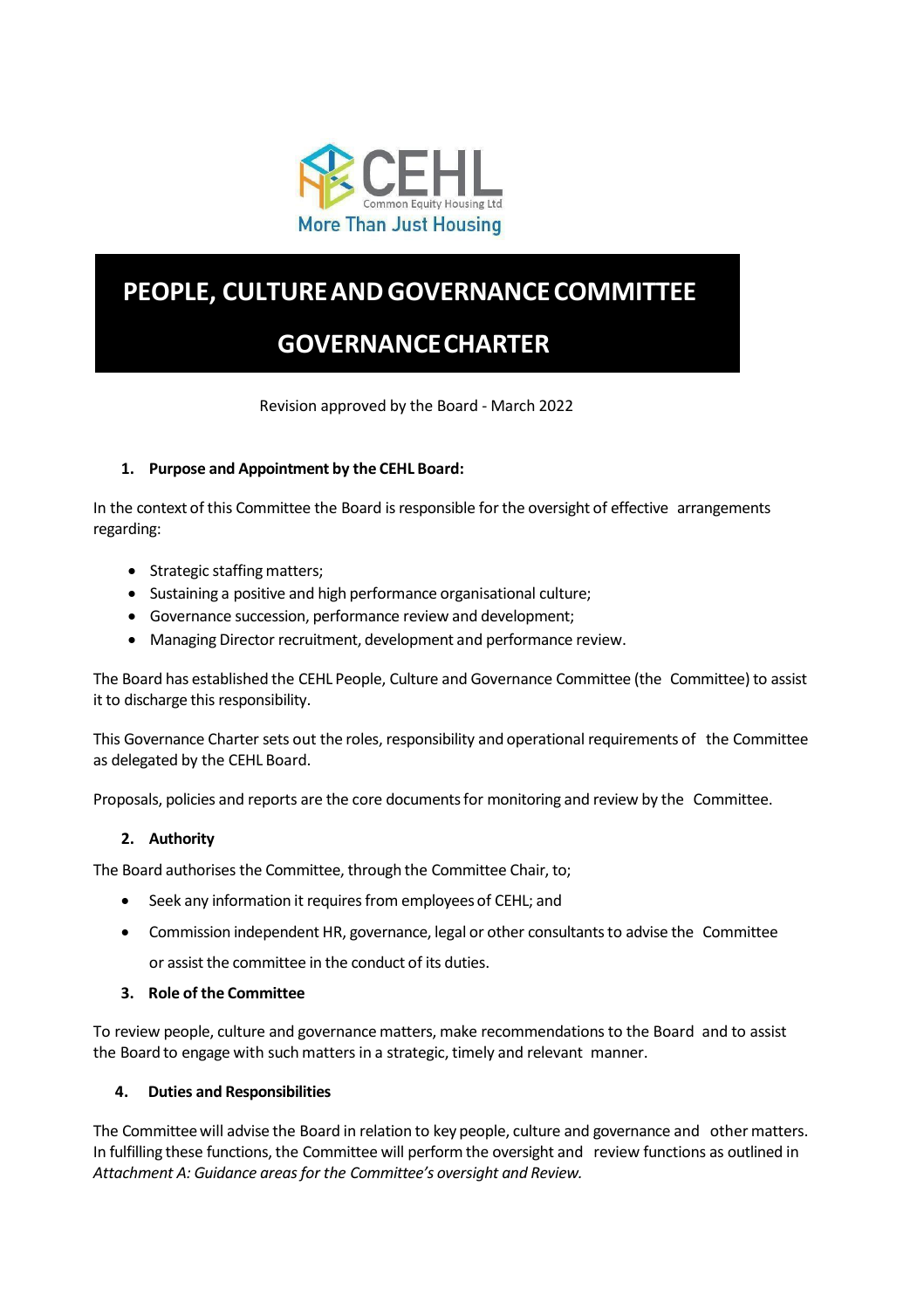### **5. Membership, Quorum & Decision Making**

The Committee is a formally approved subcommittee of the Board and will comprise at least three Committee Members each holding one Committee Voting Right:

- Not lessthan two Non-Executive Directors of the Board (one whom will be Chair of the Committee or delegated to act astemporary Chair of the Committee);
- CEHL's Managing Director; and
- Manager, People & Organisational Development

The Committee can also appoint a CEHL Co-op Member or external individuals who have expertise in corporate governance or organisational culture matters;

A quorum of the Committee shall be at leastthree Committee Members,two of who must be a Non-Executive Director of the Board.

The Board Chair can be appointed as a member of any CEHL board committee. The Board Chair is also provided with the papers and is invited to attend all other CEHL committee meetings as an observer. Any CEHL Director not a member of the Committee shall be entitled to attend meetings as an observer.

The Committee will meet at least four times per year and more often as considered necessary.

Membership of the Committee will be reviewed on an annual basis at the CEHL Board Meeting following the AGM.

Each member of the Committee shall have one vote. Resolutions will be decided by majority voting. Equal votes shall mean the resolution is lost.

Recommendationsto the CEHL Board will be considered at the next Board meeting following the Committee meeting or via out of session or circular resolution.

#### **6. Invitees**

The Committeemay at its discretion decide to meet without CEHL management present.

The Committeemay at its discretion request other employees and/or consultants attend the Committee Meeting.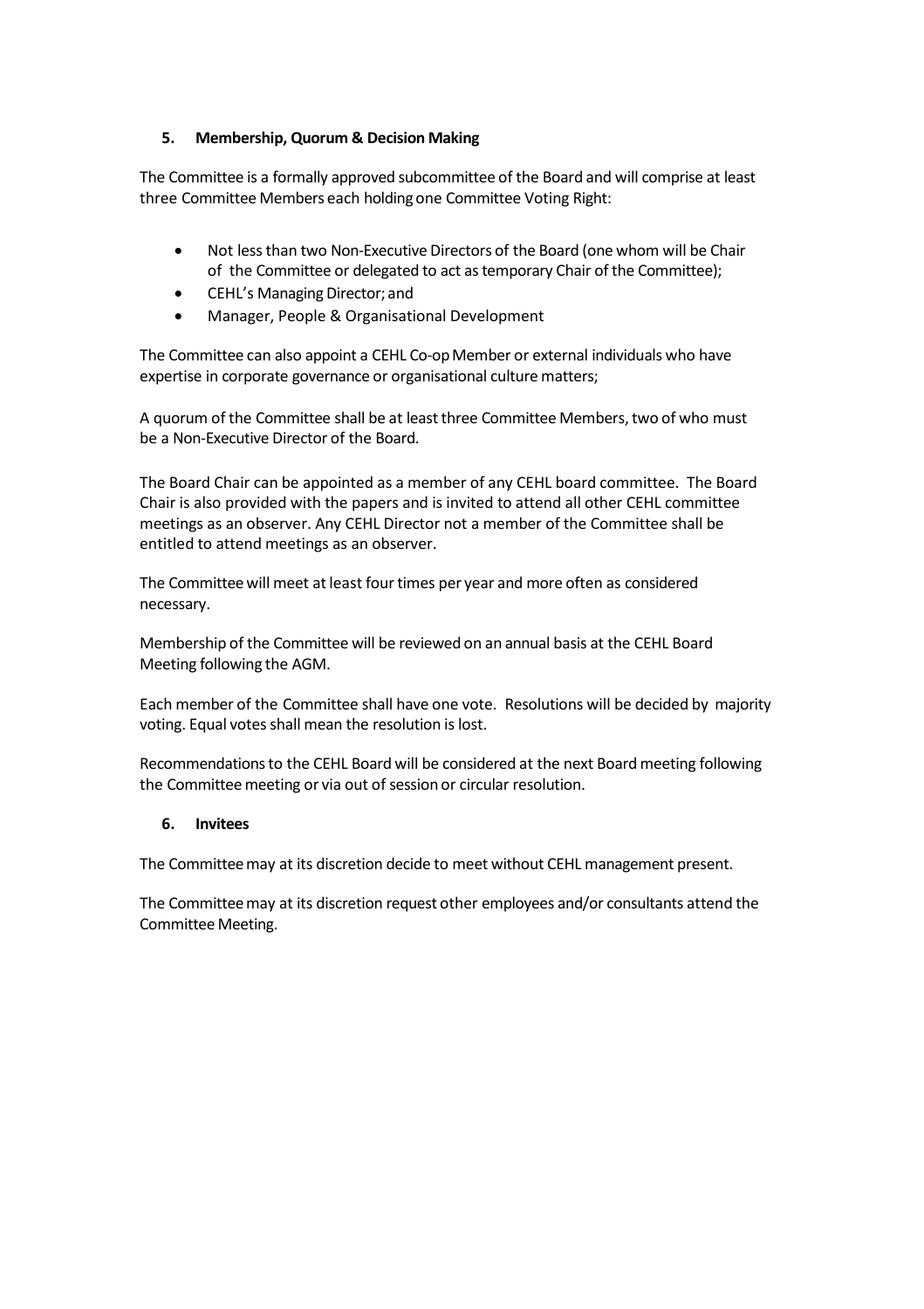# **7. Administration, Meeting & Review**

| Agenda:    | Each Member has the right to place items on the Agenda. The Agenda will<br>be finalised by the Chair. The required papers will be circulated with the<br>Agenda not less than 3 days prior to the meeting.                                                                             |
|------------|----------------------------------------------------------------------------------------------------------------------------------------------------------------------------------------------------------------------------------------------------------------------------------------|
| Minutes:   | Minutes will be taken and circulated to Committee Members within 1 week<br>of the meeting. Once approved by the Committee Chair key<br>recommendations will be circulated for Board consideration. The Committee<br>Chair shall report to the Board.                                   |
| Conflicts: | Where Members are deemed to have a real or perceived Conflict of<br>Interest, they are required to declare this and the committee will<br>determine the extent of their involvement in any discussion and decision.                                                                    |
| Review:    | The Committee will review its performance annually and should include<br>identification of opportunities for improvement and identify additional<br>training and education that may be of assistance to Directors. The Chair will<br>co-ordinate the review and table it at the Board. |